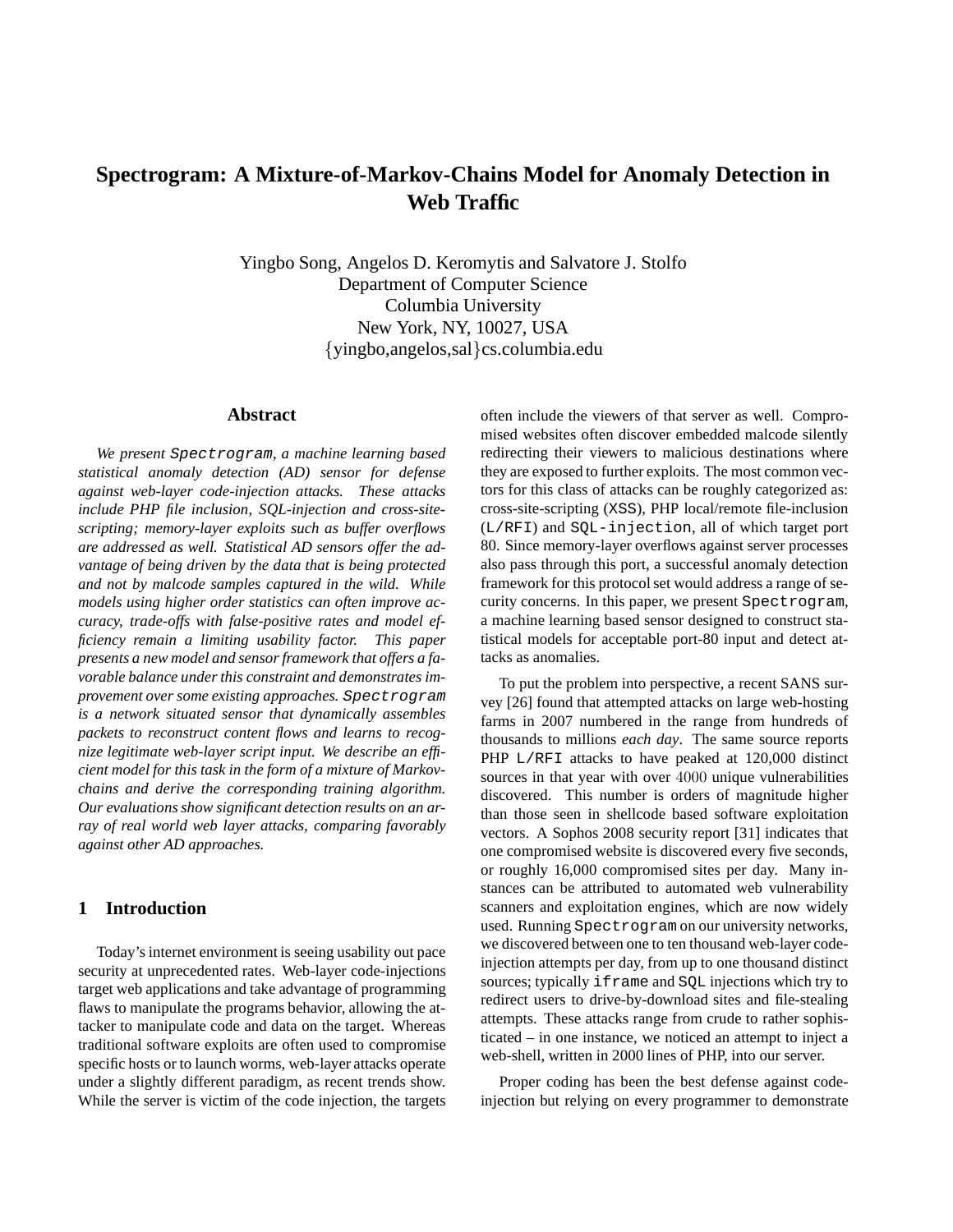the required level of scrutiny has never been a fully reliable security practice. Intrusion detection sensors complement this strategy by adding specialized layers of input validation. IDS typically falls into two categories: detecting known malcode or detecting legitimate input. Malcodesignature detection solutions, such as Snort [29], are effective at filtering known exploits but in a web environment where hundreds of thousands of unique attacks are generated each day and polymorphism is standard practice, the usefulness of signatures is limited. Recently, anomaly detection approaches showed success by modeling acceptable input using statistical models and detecting exploits as anomalies. These approaches though, with some exceptions, have thus far been limited to network layer, protocolagnostic modeling which are constrained in scope and vulnerable to packet fragmentation and blending attacks. Unlike shellcode and worm traffic, web-layer injections use higher level interpreted code and do not require corruption of the server's control flow at the memory layer. Web layer exploits are smaller, more dynamic and far less complex than shellcode, making them both easier to write and to disguise, by comparison through various obfuscation techniques. Tools such as Metasploit's eVade O'Matic Module (VoMM) [21] and MPack [24] are seeing widespread use in the obfuscation and automation of web-layer attacks. The latter utilizes invisible iframe injections and was responsible for the recent hijackings of thousands of domains.

As an AD sensor, Spectrogram allows the defender to focus on learning models customized for the protected server, where training data is available, rather than attempting to predict what the attacker is capable of sending. The method with which to model legitimate content, however, remains an open problem. N-gram modeling has been a promising direction, as shown by the work of Wang *et al.* [12] but for larger gram sizes, the problem quickly becomes ill-posed, which means that small deviations in the training data can lead to large deviations in the performance. This is intuitive given that the sample-space grows exponentially, causing under-fitting problems. Another sensor from our lab, Anagram [12], compensates by trading some generalization ability with efficient hashes of known legitimate input. This approach is fast and efficient but begins to suffer when the input space becomes highly dynamic, as in the web-layer context. This article presents the derivations for a new machine learning based probabilistic model that offers more flexibility in the model structure that previous AD approaches and offers a more favorable trade-off between accuracy, generalization ability and speed. Our approach is based on modeling higher order collocations with mixtures of Markov-chains and is designed specifically to capture a representation for not only content but also the structure of script argument strings by learning a proper distribution on the overlapping  $n$ -grams.

As a full sensor, Spectrogram offers the following benefits<sup>-</sup>

- 1. The introduction of a new Markov-chain factorization that makes  $n$ -gram modeling with large gram sizes tractable and algorithmically efficient.
- 2. A model that captures both the higher order statistical structure as well as content of legitimate requests.
- 3. A network situated posture to allow monitoring of local and remote hosts as well as log files.
- 4. Utilization of dynamic packet re-assembly, operating at the web layer to see what the target application sees.
- 5. Being HTTP protocol-aware, adding white-list flexibility and providing resistance against blending.

We evaluated Spectrogram against a range of web attacks and demonstrate strong performance in detecting many real world exploits. Spectrogram achieves a 97% detection rate on all but one attack vector in unbiased datasets, which use unique samples, and achieves false positive (FP) rates at five orders of magnitude less when evaluated on the full datasets. The only dataset that did not yield high detection accuracy was the one which did not require actual malcode, as explained in later sections.

# **Organization**

This paper is structured as follows: section 2 describes related work in this area. Section 3 describes the architectural design of Spectrogram while section 4 describes the derivations for the Markov mixture-model that lay at the core of our classifier. We describe our experiments and results in section 5 and present discussions on usability in section 5.3, followed by concluding remarks in section 6.

# **2 Related Work**

The main lines of research in network IDS include the following: signature based detection which attempt to extract artifacts from malicious code, anomaly detection (AD) which learns models for acceptable input and detect deviations, emulator based execution of the input to detect code, dynamic vulnerability discovery and tainted data-flow analysis techniques which try to detect role-violations such as when network traffic reaches certain restricted areas of memory. Hybrids of these approaches have also been investigated. Other passive defensive measures operate at the application and operating systems layer and include addressspace and instruction-set randomization, stack and other memory protection schemes. Spectrogram falls into network layer AD category; by modeling legitimate content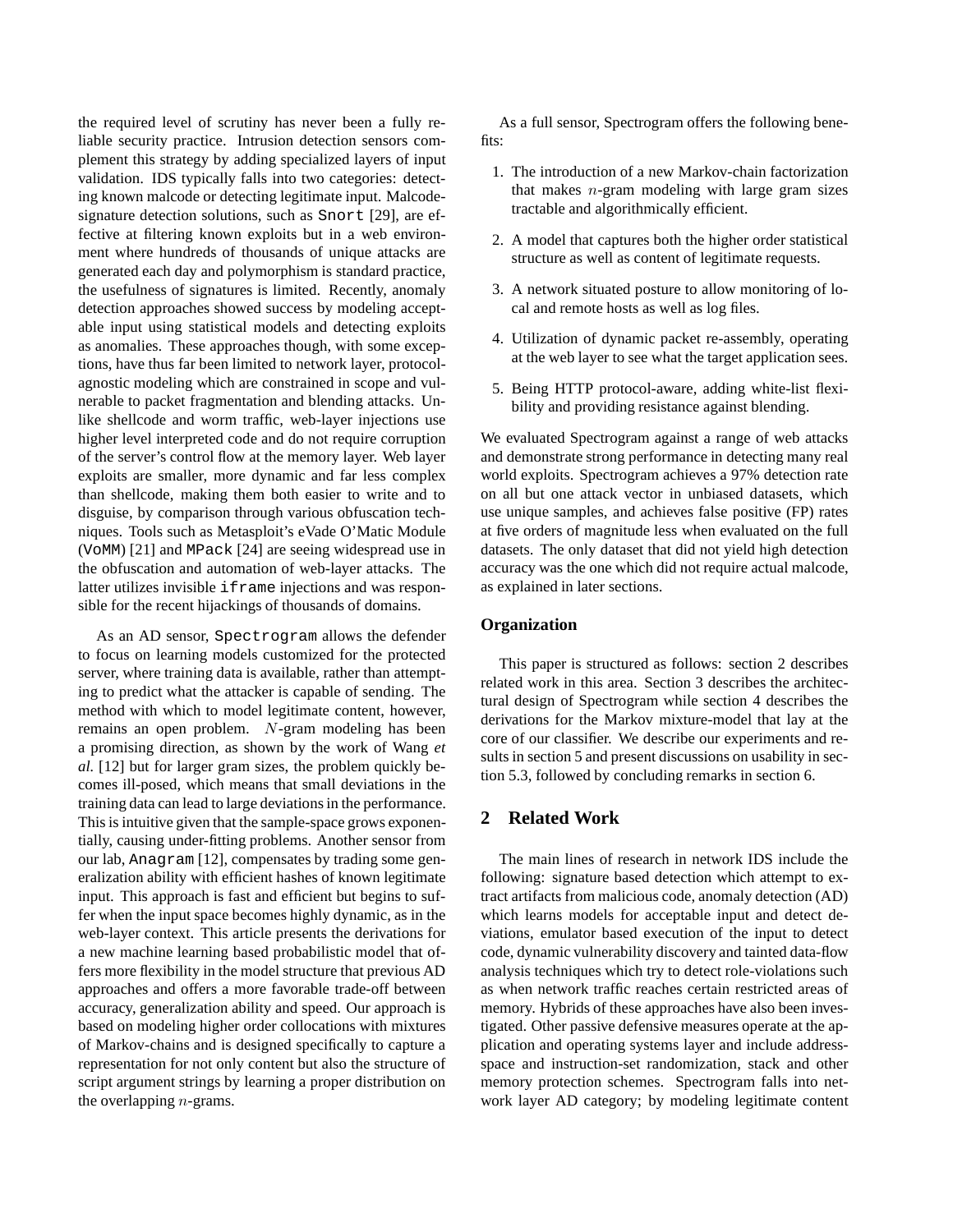on port 80, it detects both script and memory layer exploit attempts. This section briefly discusses some representative examples from this range of IDS and related security frameworks.

Snort [29] is a well known, signature based network IDS sensor that scans through packets and searches for strings known to be associated with malcode. A great deal of research has been focused on the problem of how to generate signatures automatically from available data. Kim *et al.* [13] presented one approach, as did Singh *et al.* who showed how to extract signatures from worm traffic [28]. The Polygraph [22] engine presented by Newsome *et al.* focused on discovering salient artifacts within different instances of network based attacks. Other notable works in this area include [18, 36, 35]. Hybrid approaches, as previously mentioned, include FLIPS [20] which filters traffic through an instrumented version of the protected application – if an attack is confirmed, the malcode is dissected to dynamically generate a signature. Cui *et al.* introduced ShieldGen [7] uses an instrumented host to discover vulnerabilities and automatically generate patches. Statistical content anomaly detection approaches include the PayL sensor [34] which models 1-gram distributions for normal traffic and uses the Mahalanobis distance as a metric to score the normality of incoming packets. Anagram [12] stores portions of legitimate traffic in the form of  $N$ -grams into an efficient hash maps, allowing it to efficiently detect unfamiliar N-grams in incoming traffic.

Other approaches include treating all data as potentially executable code and dynamically executing them. Abstract Payload Execution (APE) [32] is a representative example of this line of research. APE examines network traffic and treats packet content as machine instructions, aiming to identify NOP-sleds which might be indicative of a shellcode payload. Krugel *et al.* [17] detect polymorphic worms by automatically learning a control flow graph for worm binaries. Anagnostakis *et al.* [1] proposed an architecture called a "shadow honeypot" which is an instrumented replica of the host that fully shares state with the production application and receives copies of messages sent to the protected application — messages that a network anomaly detection component deems abnormal. If the shadow confirms the attack, it creates a network filter to drop future instances of that attack as well as provides positive confirmation for an anomaly detector.

The usefulness of signature based defenses are under debate. Recent work calls into question the ultimate utility of exploit-based signatures [33]. Song *et al.* [30] recently presented a study on the efficacy of modern polymorphic techniques and the potential impact on signature and statistical modeling based sensors. An alternative approach based on vulnerability specific protection schemes have be studied [5, 3, 11]. These methods along with dynamic taint

analysis [4, 23] explore techniques for defeating exploits despite differences between instances of their encoded form by attempting to recognize the vulnerabilities themselves. Brumley *et al.* [3] supply an initial exploration of some of the theoretical foundations of vulnerability-based signatures. Such signatures help classify an entire set of exploit inputs rather than a particular instance. The previously mentioned approaches are mainly dedicated to defeating memory corruption/code-injection based attacks such as buffer-overflow and heap-corruption. Web attacks, on the other hand, exploit web-layer scripts and do not require corruptions of the server application's control-flow – at least not at the memory layer.

On the offensive side of web-layer security, Metasploit has introduced the eVade O'Matic Module (VoMM) [21] which obfuscates web exploits. The features of this polymorphic engine include white-space randomization, string obfuscation/encoding, variables and function randomization and an array of other techniques. Van Gundy *et al.* explored the design of a polymorphic PHP worm [10]. MPack [24], sold within the attacker underground, is an automated browser exploitation tool which injects invisible iframes into target servers which in turn silently redirects viewers to exploit-laden websites that customize the attack based on the user's browser. These engines thwart signature based methods by injecting high degrees of obfuscation into the exploit code. On the defensive side, Reis *et al.* introduced BrowserShield [25] which extends the earlier work of Shield [33] to browser protection against exploits hidden in dynamic HTML. Wang *et al.* introduced a content abstraction architecture for separation of execution contexts in browsers. These solutions aim at protecting the user from malicious servers. In the reversed role, of protecting the web-server, the previously mentioned PayL [34] and Anagram [12] sensors have been introduced. Spectator [19] was introduced by Livshits *et al.* as a taint-analysis based approach which tags scripts to prevent Javascript cross-sitescripting worms. Kruegel *et al.* also explored a statistical AD framework for web traffic [15, 16] based on modeling inputs. We elaborate on the similarities between our method and the latter work in section 3.

### **3 Spectrogram**

Spectrogram examines individual HTTP requests and models the content and structure of script inputs. In some ways it is analogous to an AD version of the Snort sensor, focusing on port 80. This layout offers the flexibility needed to monitor both local and remote hosts, as well as multiple hosts simultaneously. Since the data is modeled at the application layer, Spectrogram uses dynamic packet re-assembly to reconstruct the content flow as it would be seen by web applications and, at the same time,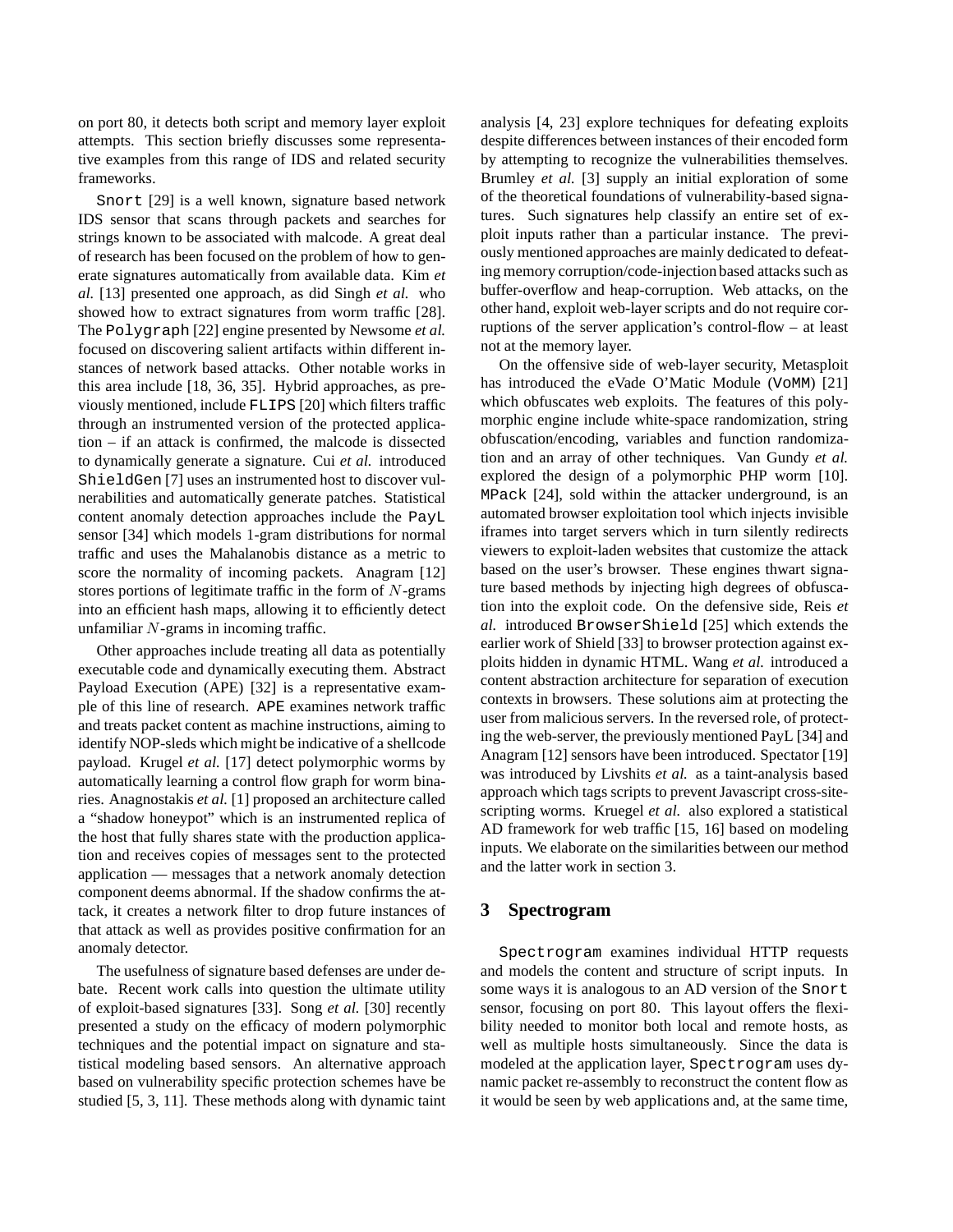- (a) http://www.vulnerable.com/retrieve.php?paperID=302
- (b) http://www.vulnerable.com/retrieve.php?paperID={\${include(\$bbb)}}{\${exit()}}&bbb=http://www.haxx.org/exploit.txt?
- (c) http://www.vulnerable.com/retrieve.php?paperID=../../../../etc/passwd
- (d) http://www.vulnerable.com/retrieve.php?paperID=<scriptlanguage=javascript>alert("Our website is moving! Please re-login at our new location: www.vulnerable2.com to access the fileserver!");</script>
- (e) http://www.vulnerable.com/retrieve.php?paperID=<iframe src="http://www.haxx.org/exploit.html"></iframe>
- (f) http://www.vulnerable.com/retrieve.asp?paperID='/\*\*/union/\*\*/select/\*\*/0,concat(username,0x3a,password)/\*\*/from/\*\*/users/\*

**Figure 1. Exploitation vectors for scripts which do not properly handle input data. (a) A common script. (b) Remote-file inclusion attack, "exploit.txt" is actually another php script which hijacks the execution of "retrieve.php." (c) Local-file inclusion, the attacker grabs the password file. (d) A victim, tricked into clicking such a link, would see a fake alert re-directing him to a phishing site. (e) iframe injection, silent redirection. (f) SQL-injection.**

resist tcp-fragmentation attacks. An offline mode which operates on packet-capture (libpcap) data and Apache log files is also available. This section describes the nature of the attacks we are concerned with and the mechanics of the sensor. Details regarding the statistical model we use for the classification engine are described in the next section. In brief, Spectrogram learns to recognize short strings accurately. Similar to the way Snort performs matching with lexical grammars specified by human experts, Spectrogram automatically learns a probabilistic representation for legitimate input from the training data.

#### **3.1 Environment and Threat Model**



**Figure 2.** Spectrogram **is a network situated sensor which operates at the web layer.**

Web-layer code-injection attacks manipulate the execution flow of web applications. The attacker takes advantage of programming flaws to inject his own code into the execution context of the target and a successful attack yields a range of results, from data extraction to code execution. As a simple example, consider a script which retrieves PDF files from an archive and writes them to the user while recording the transaction, a common feature of many archival sites. Figure (1) shows some exploits which might succeed if there is no data sanitization (visible parameters

in the URL indicate these are GET requests). "paperID" is a variable name for this script and takes an integer input value. Without input sanitization, the attacker may inject his own PHP code into the execution context as shown in Figure (1)(b). This attack is known as a "remote file inclusion" and take advantage of PHP's remote library inclusion feature. The attacker may try to steal a file from the server, as shown in Figure  $(1)(c)$ , in a "local file inclusion" attack. If the server echoes the request back in some unsafe way with an error message such as "paperID: xxx not found" where "xxx" reflects the input then cross-site-scripting (XSS) attacks are possible, as shown in Figure  $(1)(d)$ . This attack tricks other viewers into visiting foreign malicious sites. The XSS attack makes the injected code appear as if it originated from the victim's site. Figure  $(1)(e)$  shows the same XSS goal accomplished more stealthily with an iframe injection. Typically, the foreign site would host additional browser exploits to further compromise the viewers. Finally, Figure (1)(f) Shows a standard SQL-injection that attempts to print the elements of a restricted table. If HTTP POST requests were used as the submission method then the XSS victim would never see the injected attack string in the URL as it would remain hidden in the HTTP message body. Memory-layer attacks against the server process itself, such as the IIS Media exploit and the Code Red worm insert very large strings into the GET request field as well. By learning to recognize legitimate strings within HTTP web requests Spectrogram attempts to simultaneously address many issues related web-application defense.

### **3.2 Architecture Design**

Spectrogram was designed to be a passive IDS sensor. By default, it will only issue alerts for suspected attacks and does not attempt to intercept them. False positives (FP) are a burden on all statistics based IDS solutions and while Spectrogram does achieve very low FP rates, as this paper demonstrates, we feel that is most effective when used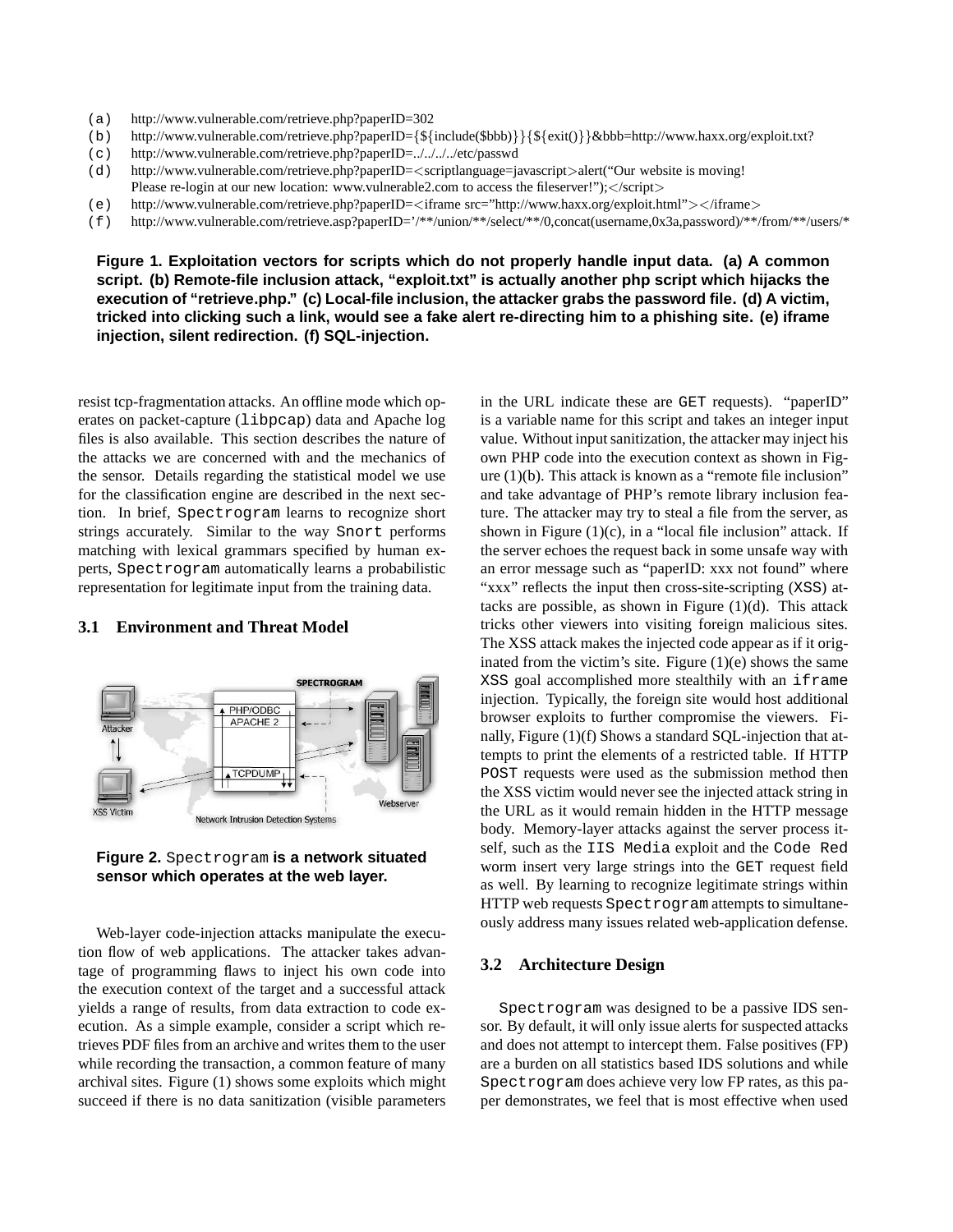as a filter to sieve through potentially millions of web requests (online or offline) in order to find the small subset of interesting attack traffic to bring to a human expert's attention. Such information serves to identify interesting attacks, attack patterns, previously unseen exploits as well as potential vulnerabilities. Being situated at the network layer means that only a port-mirror is needed for the sensor in order to monitor remote hosts or deployment at a proxy junction. Runtime results in this paper illustrate the capacity for real-time detection in such settings. Unlike other NIDS, Spectrogram operates *above* the packet layer, at the web/CGI-layer, and was designed specifically to be HTTPprotocol aware. Dynamic re-assembly is used to reconstruct the full HTTP requests as they would be seen by the targeted web application, this yields the side-benefit of resistance against fragmentation attacks since the sensor explicitly reconstruct all fragments. Related sensors [29, 34, 12] which operate at the network layer and perform per-packet inspection can, to certain degrees, be frustrated by evasion tactics such as overlaying-reassembly [27] if left in their naive setting. All HTTP requests are parsed to isolate the script argument strings and drop irrelevant content which might skew the anomaly score. Details on the runtime these operations entail are presented in Section 5.

Protocol-aware parsing for HTTP requests is implemented to provide a more detailed level of analysis and to trim out irrelevant features and isolate only the script arguments. Statistical "blending" attacks on AD sensors would be possible if no parsing is used. A trivial example of such an attack is the insertion of legitimate content in the unused protocol fields, this would skew the anomaly score if the entire request is modeled holistically; good content, which does not effect the exploit, is being inserted in addition to malicious code. Spectrogram, by default, does not model individual protocol fields such as the referrer or user-agent strings since these fields have no influence on web-layer code-injection attacks. Software layer attacks against the server applications is an issue but many of these attacks can be detected by the content of the URL strings. If protocol sanitization is required then modeling this field can be turned on as well since these fields accept simple string data as well, though there is arguably little use in modeling such fields for IDS purposes. For further discussion on blending attacks, we refer the reader to Fogla *et al.* [14]. Spectrogram examines both GET and POST requests. For GET, we look in the URL to obtain the argument string; for POST, the message body. If the server allows input in other ways, such as custom Apache modules, then only new parsers would be needed to extend the framework. The script argument string is also unescaped and normalized before being passed into the AD module for classification. These steps are elaborated in the following section.

Spectrogram is built on top of tcpflow [9], an efficient content flow re-assembly engine for TCP traffic which utilizes hash tables to reconstruct each flow. The script argument string for each request is extracted for processing — this includes both variable names and corresponding argument values. The combination of the two elements induces a third important feature, characteristic of web-layer requests: *structure*. Script arguments strings within HTTP requests are structured by placing variable name and their respective arguments in pairs, with each pair placed from left to right within the argument string. By examining entire strings, one can capture not only what the contents of the arguments should be but also how they should be positioned. This structure is standard for HTTP and is important as it admits string models for anomaly detection, and is the primary reason why Spectrogram utilizes Markov chains. The Markov model we use expands upon earlier works by Kruegel *et al.* [15, 16] whose AD sensor contained a component which modeled content using single-gram transitions and operated on Apache log files. The model we present is a multi-step Markov chain which examines multiple gramtransitions. Furthermore, Spectrogram utilizes a mixture of such chains for improved accuracy, designed under machine learning (ML) principles. An ML algorithm which recovers the optimal parameters for this model from the data is offered in this paper, constructed under a supervised learning framework. The previously mentioned sensors [15, 16, 34, 12] use unsupervised algorithms. The distinction is important — while unsupervised approaches eliminates the need for labeled training data, they are guaranteed to find only statistical anomalies — inputs not frequently seen but not necessarily malicious. Trade-offs between FP rates and accuracy are more difficult to address for these sensors and are driven primarily by model complexity. The next section elaborates on these issues and describes the mathematical details of our model.

# **4 The Spectrogram Model**

As previously mentioned, Spectrogram is a string model, designed specifically to recognize the distribution of content and structure present within web-layer script input strings. Higher order statistics is used for improved capacity and the ill-posed nature of modeling such short dynamic strings is offset with a Markov-chain relaxation in the dependency assumptions. The Markov-chain structure is appropriate for this problem given the default ordering of content within web-layer inputs. From a statistics perspective, the relaxation induces a more flexible interpolation between the *i.d.* and *i.i.d* extremes that characterize previous models [34, 12]. Figure (3) shows the portion of the request that Spectrogram examines — parameter names, their respective inputs, as well as their layout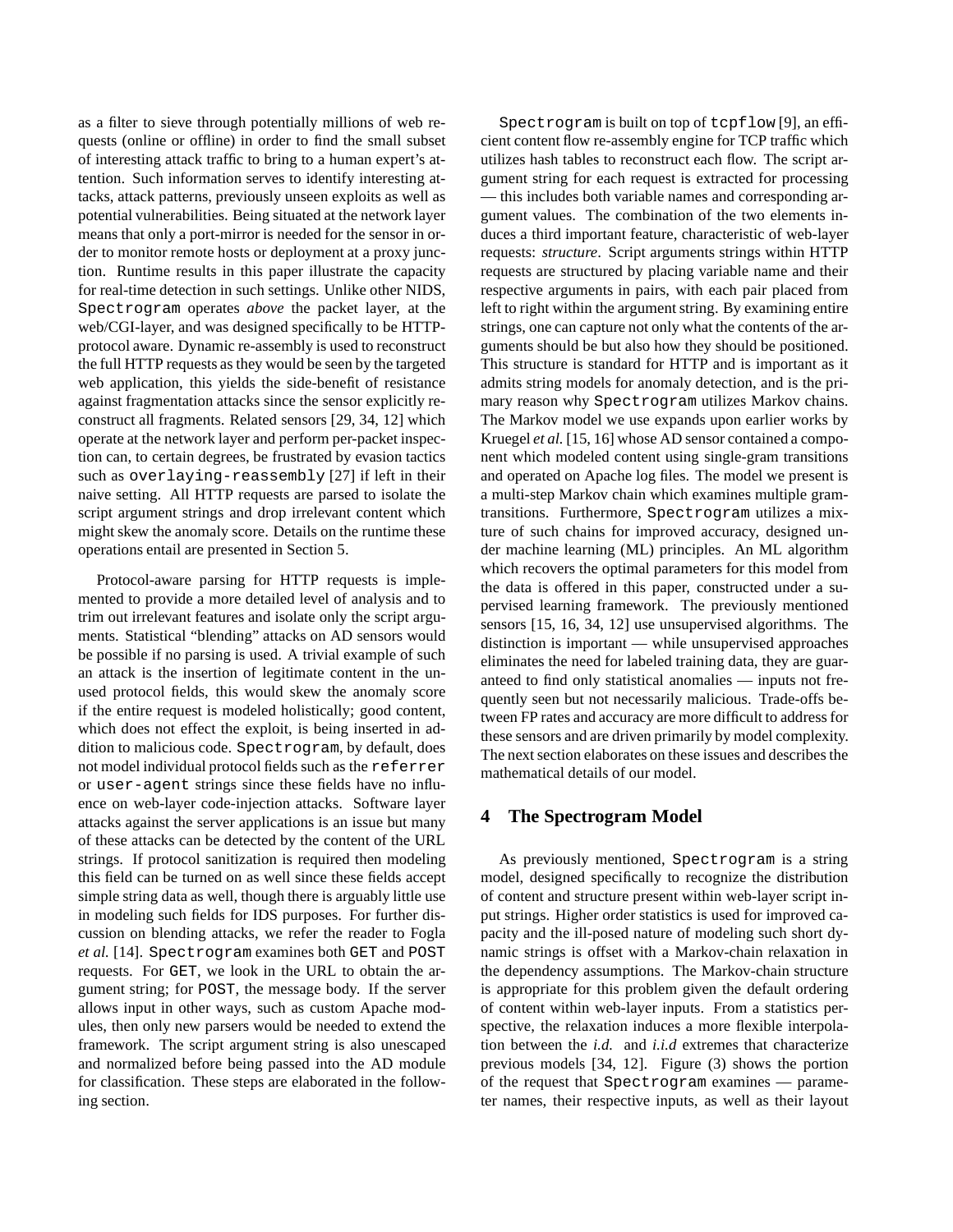GET /path/script.php?**val1=bleh&val2=blah&val3=...** HTTP/1.1 Host: vulnerable.com User-Agent: Mozilla/5.0 (Windows; U; Windows NT 5.1; en-US; ... Accept-Language: en-us,en;q=0.5 Referrer: http://somesite.net

...

**Figure 3. Sample** HTTP **request. Bold, underlined text indicates the portion of the request that is modeled by the sensor. In a GET request, the URL string is parsed; in a POST, the message body.**

with respect to each other, are modeled jointly. The sensor is required to infer the likelihood that the input string is legitimate; that not only are the substrings "bleh" and "val1" valid but their order is also valid and that "val2" should follow these substrings. For this purpose, the inference model tracks the n*-gram level transitions* within a string, resolving the likelihood of each observed  $n$ -gram given the preceding *n*-gram:  $p('all=bleh&')'val1=bleh')$ . Capturing this structure infers that "bleh" is an argument for the variable "val1"; if "val1" is followed by another sequence of unrecognized characters, it would be considered anomalous. The transition-based conditional probability model is analogous to a sliding window that shifts by a single character, with each  $n$ -gram sized window dependent upon on the previous. It is intuitive to see then that sufficiently large sized *n*-grams must be used to obtain an reliable estimate. However, the problem of modeling  $n$ -grams is ill-posed as mentioned previously, this means that small deviations in the training data could yield large deviations in the performance. Spectrogram compensates by factoring the n-gram distribution into a *product* of  $n - 1$  pair-wise conditional dependency models. Each character within an ngram is conditioned on the previous  $n - 1$  characters. This factorization reduces the problem from exponential to linear complexity and takes advantages of the overlapping nature of the  $n$ -grams within an input string — we only need to calculate the likelihood of each character within a string once, though that character may contribute to multiple overlapping *n*-grams. This explained in more detail in the following section.

Within the Spectrogram model, a single Markov chain recovers the likelihood of any given string by calculating the likelihood of each character and then recovering the *geometric mean* of the individual likelihoods. Multiple Markov-chains are used in a linear mixture to obtain the final likelihood score. The only parameters to set within Spectrogram's inference model are the gram size  $N$  and the number of mixtures  $M$ , these parameters are specified during training. The following sub-sections illustrate the n-gram modeling problem in extended detail and derives the mixture of Markov-chains model step-by-step. In section 4.4 and the appendix, we derive a learning algorithm which automatically learns the model parameters based on the training data.

#### **4.1** N**-Grams and the Curse of Dimensionality**

N-gram based models have been successfully utilized in recent years for AD roles. Given a string "http://", 2-gram tokens would be "ht", "tt", "tp", *etc*. One seeks to recover an accurate estimation of the distribution of these grams. An example of such a sensor is Anagram, introduced by Wang *et al.* [12]. The optimal way to model such a distribution, however, remains an open question. Given an  $n$ gram, if independence between the individual characters is assumed, the sufficient parameters of the model would encompass the frequency of each individual character, independently. This approach requires 256 numbers (valid byte range) and is what the PayL [34] sensor uses in its naive setting. If we were to model  $n$ -grams jointly to recover an estimate for the distribution of all  $n$ -sized token, such as "http://", then estimation of  $256<sup>7</sup>$  individual parameters would be required. In general  $256<sup>N</sup>$  numbers are required for gram size N. This approach, to some degree, is what the Anagram sensor utilizes. For large  $n$ , however, we would never see enough training data to properly fit a full  $n$ -gram distribution, making this an *ill-posed* problem. For example, if "val1=AAA&val2=" was seen in the training data but "val1=BBB&val2=" was not, the latter would be flagged as anomalous though it might be a legitimate request. This model suffers from the curse of dimensionality when we attempt to increase its capacity by increasing gram-size. Conversely, when modeling grams independently, as in PayL, if three "B"'s were observed anywhere in the training samples then it would be considered normal for them to be anywhere else in the input string, thus throwing away structure information. An effective attack is simply to adding three "B"'s to the end of the attack string to make the request seem more legitimate. Anagram addresses the problem with a trade-off between speed and generalization-ability, using hash collisions on subsets of specific  $n$ -grams. This allows fast classification and recognition of deviations in static content, such as protocol violation, but can become unstable for small dynamic string content modeling in the web-layer domain, as results in this paper will demonstrate.

In contrast, Spectrogram models strings by relaxing the exponentially growing  $n$ -gram distribution into an  $n$ step Markov-chain, as an interpolation between the the two previously explored extremes. An n-gram's normality, in this factorization, is conditioned on the  $n - 1$  preceding grams: given a 5-gram model and input string "http:/", we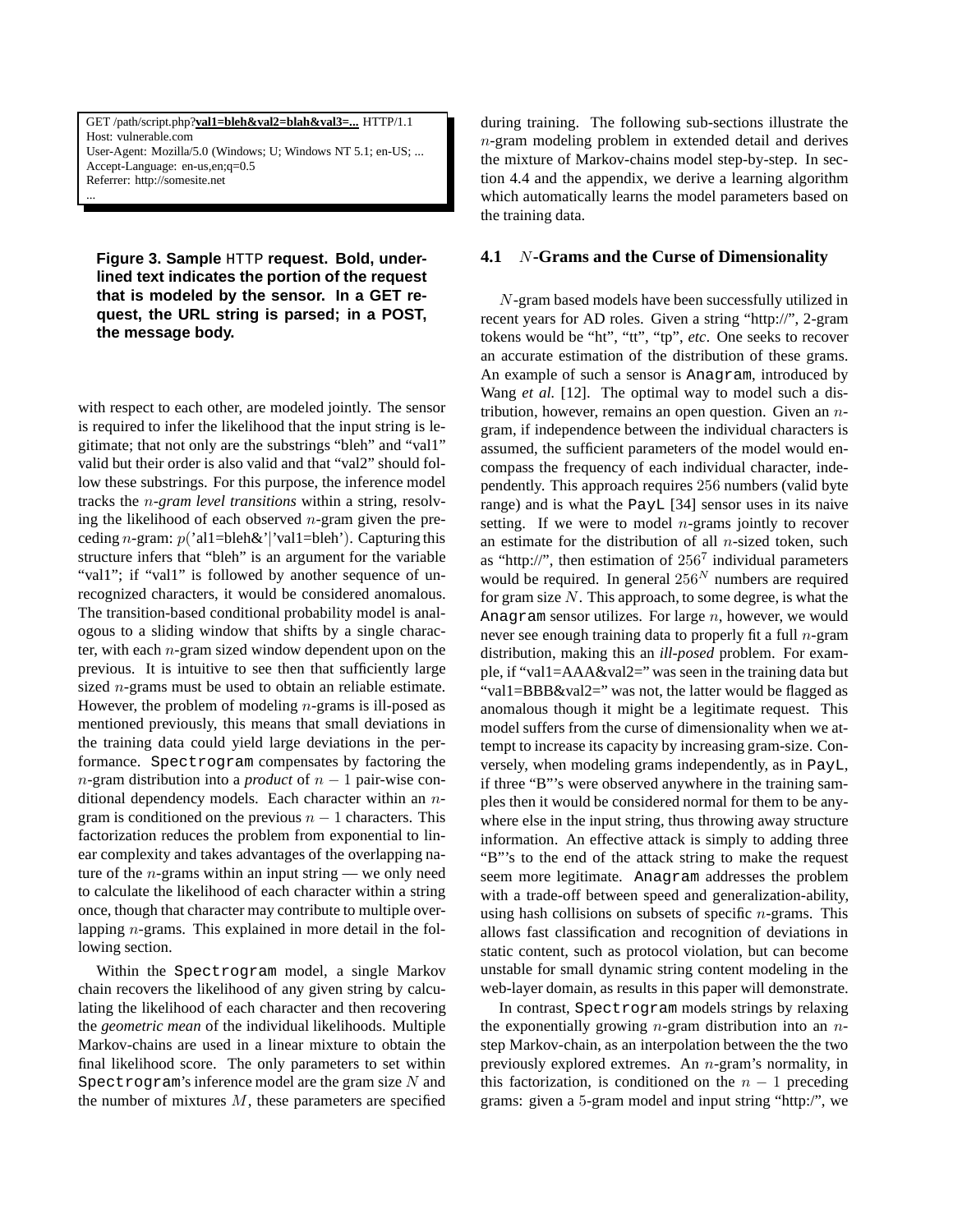condition the normality of the character "/" on the frequency that ":" was observed in the previous position during training, that "p" was observed two positions prior, "t" three positions prior *etc*. Upon examining "val1=BBB&val2=", "BBB" is unrecognized but "val1=" and "&val2=" are recognized. Moreover, they are recognized to be in the correct positions with respect to each other, thus the string appears only *slightly* anomalous due to "BBB"'s presence, as desired. Spectrogram also detects padding by immediately flagging strings larger than three standard deviations above the average input length. This acts as a fast ad hoc heuristic filter and should be adjusted per host. These efforts combine to resists statistical blending attacks: if an attacker were to attempt to blend malcode into legitimate traffic, he would need to insert normal content, in the same n-gram distribution as a legitimate request, as well as ensure correct structure, while remaining within the acceptable length, at which point he would be sending a legitimate request and not an attack. Whereas PayL requires 256 numbers and Anagram,  $o(256<sup>N</sup>)$ , a Markov-chain model requires  $256^2 \times (n-1)$  numbers at the *n*-gram level. Since Spectrogram is a mixture of Markov-chains (with mixing weights),  $M \times (256^2 \times (n-1)) + M$  numbers are required per model for a mixture of M-Markov chains. M controls the capacity of the model and correlates with the number of *clusters* within the data. Given the dependency structure, the clusters in this case capture the multistep transitions between alphanumeric characters that encode content and structure, the linkage of certain symbols such as " $\&$ ", "=", and their overall distributions. In practice, cross-validation can be used to determine the optimal setting for M. The following sub-sections explore the mathematics of this model.

### **4.2 Factorized** N**-Gram Markov Models**

As previously mentioned, modeling  $n$ -grams entails estimating a distribution over an exponentially growing sample-space, making the problem ill-posed. A Markovchain, on the other hand, leverages the structure of webrequests to reduce the complexity into a linearly growing space. For example, a 2-gram model reduces to a model on 1-gram transitions. Rather than explicitly modeling the likelihood of observing any two characters, the model tracks the likelihood of observing the second character given the first. This conditional model is denoted by  $p(x_i|x_{i-1})$ , where  $x_i$  denotes the  $i^{th}$  character within a string and  $x_{i-1}$  denotes the  $(i - 1)$ <sup>th</sup> character. Extending this concept, the likelihood of an  $n$ -gram is driven by the likelihood of  $x_n$  and is conditioned on the  $n-1$  preceding characters,  $p(x_n|x_{n-1}, x_{n-2}, \ldots, x_1)$ . The Markov chain approach decouples the preceding  $n - 1$  characters from each other given the  $n^{th}$  character, that is  $(x_i \perp x_j | x_n,$ 

where  $i, j \, \langle n \rangle$ , and the joint likelihood is then reset as the *product* of these pair-wise conditionals. A 5-gram model, for example, takes the form  $p(x_5|x_4, \ldots, x_1)$  =  $p(x_5|x_4)p(x_5|x_3)p(x_5|x_2)p(x_5|x_1)$ . We introduce the variable  $G$  to indicate the gram size and Equations  $(1)$  and  $(2)$ shows the interaction of the likelihood values within the larger chain structure:

$$
p_G(x_i|x_{i-1},..,x_{i-G+1}) = \prod_{j=1}^{G-1} p(x_i|x_{i-j})
$$
 (1)

$$
p_G(x_1, ..., x_N) = \prod_{i=G}^{N} \prod_{j=i}^{G-1} p(x_i | x_{i-j})
$$
 (2)

For the joint likelihood of the entire script argument string, such as the example displayed in Figure (3), we need the product of the individual likelihood values. This is represented in Equation (2) where capital  $N$  is used to denote the length of the entire string. The inner product indicates the shifting  $G$ -sized window across the larger  $N$ -sized string. With this factorization,  $n - 1$  transition matrices, each of dimensionality  $256 \times 256$ , needs to be kept in memory; this algorithm has complexity growth in  $O(n)$ . Also notice that since this model is a continuous product of likelihood values, each of which is valued between 0 and 1, it becomes apparent that longer strings will yield lower total likelihoods which is not a desired effect since input length and intent are not strongly coupled. A more appropriate form is a *mean* of likelihood values. The interaction is a product of  $N$  values, therefore the  $N^{th}$  root is needed, *i.e.* we need to solve for the geometric mean.

$$
p_G(x_1, ..., x_N) = \left(\prod_{i=G}^N \prod_{j=i}^{G-1} p(x_i | x_{i-j})\right)^{1/N}
$$
 (3)

Equation (3) calculates the likelihood value for each input string. The capacity of this model can be improved by placing this Markov-chain within a mixture model framework  $\frac{1}{1}$  in the final model, M chains contribute to the final score, with each chain's score weighed appropriately by a scalar mixing coefficient. This model is more general since a mixture model with  $M = 1$  represents a single chain. The use of multiple-chains improve upon the capacity of this model by explicitly capturing subclasses of information in a K-means like approach to better capture the potentially many subclasses of input encountered. In fact, the training method we use, EM, can be considered as a "'soft"' version of K-means. Since each Markov chain tracks the transitional structure within subclasses of input strings, these clusters correlate more with different types of input structures. For instance, strings with many numerical transitions, strings using many non-alphanumeric characters, *etc*.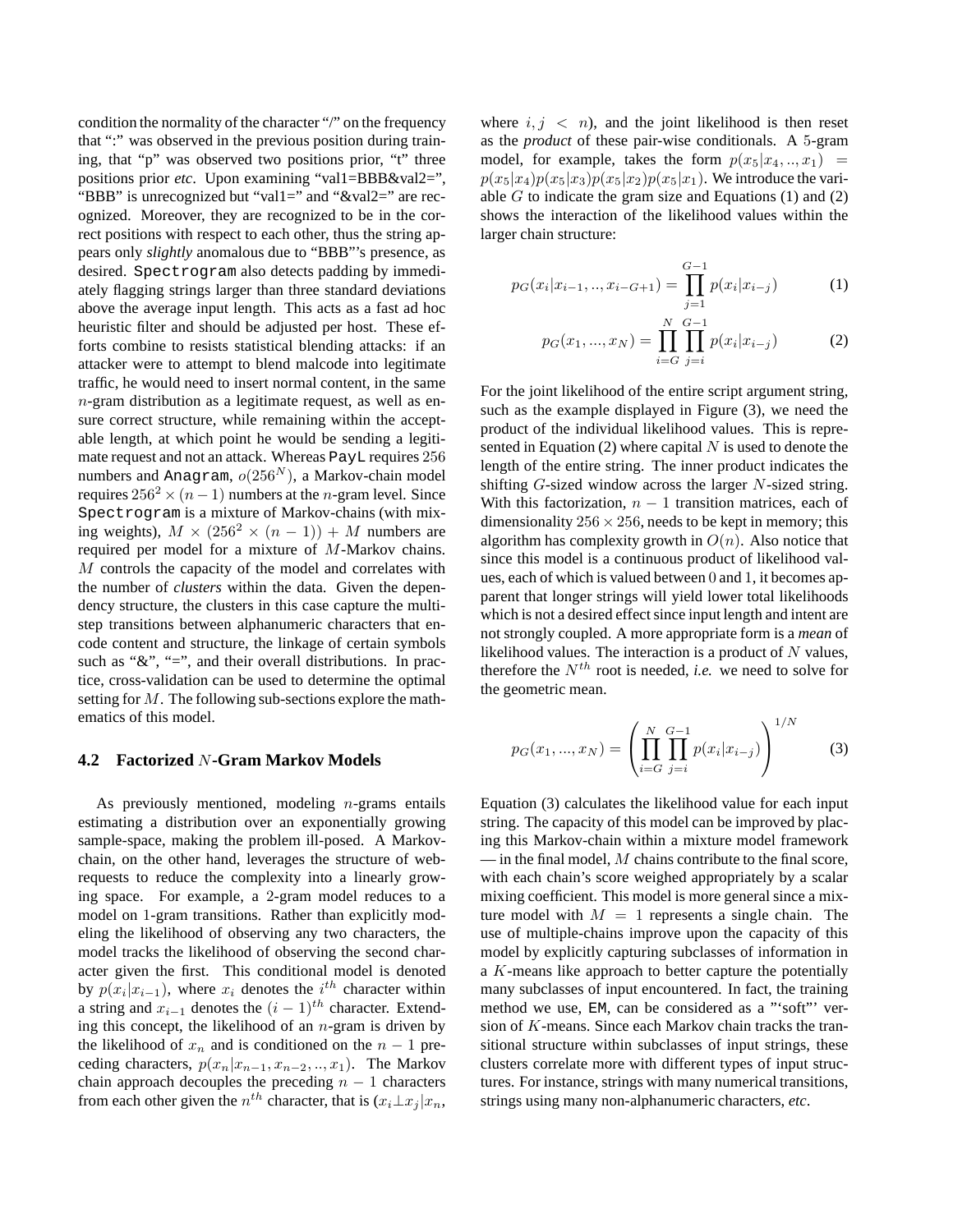#### **4.3 Mixture of Markov Models**

Construction of this mixture model follows from standard machine learning procedure of introducing "hidden" states in a weighted-summation mix of all individual chains. Each submodel has the form shown in Equation (3). New input samples would be evaluated over M chains and their values combined in a linear function. Though they share identical structure, these chains have distinct – and independent – model parameters which are recovered from the data. We use  $\theta_i$  to denote the parameter variable for the  $i^{th}$  chain and  $\Theta = {\theta_1, \theta_2, ..., \theta_M}$  to denote a set of parameters for M chains. To clarify, when using models with gram-size G, each  $\theta_i$  consists of  $G - 1$  transition matrices.  $p(x_i|x_j)$  is the likelihood of a transition from one character to another and is a single value within one of these matrices, indexed by the two characters. The scalar mixing value for a particular chain indexed by s is denoted by  $\pi_s$ . Summing over these submodels with their appropriate mixing weights,  $\{\pi_1, \pi_2, ..., \pi_M\}$ , yields the final Spectrogram likelihood value:

$$
p_G(x_1,..,x_N|\Theta) = \sum_{s=1}^M \pi_s \left( \prod_{i=G}^N \prod_{j=i}^{G-1} p(x_i|x_{i-j}; \theta_s) \right)^{1/N}
$$
\n(4)

Equation (4) represents the  $M$ -state mixture model that defines the core classification engine within Spectrogram; a subscript  $G$  is used to denote a  $G$ -gram sliding window. Variable s indicates the hidden state index of the  $\sum_{s=1}^{M} \pi_s = 1$ . Likewise, the transition likelihoods also sum Markov-chains. The mixing proportions all sum to 1: to 1:  $\sum_i p(x_i|x_j) = 1$  for all j, which means that the likelihoods must be normalized.

### **4.4 Training the** Spectrogram **Model**

Training this model means estimating the optimal  $\Theta$  for Equation (4) and is not as straight forward as training a single Markov-chain since multiple chains are interacting when attemping to fit the data. For a single submodel, the likelihood function is concave in the data and parameters, indicating that a single optimal solution for the parameter setting  $\theta$  exists. This solution can be recovered by setting the first order derivatives of the likelihood function to zero and solving and resolves to simply counting the number of gram-to-gram transitions within the data then normalizing the matrices so that each row sums to 1. This was done previously for single-gram transition models [15, 16]. The likelihood space for a mixture of Markov-chains, however, is not concave in the parameters and data – a linear mixture of concave functions does not preserve concavity. This removes the single-optimal-solution property and makes solving for the optimal parameter setting more complex. To train a mixture model, we utilize an ML procedure known as Expectation Maximization (EM). The approach utilizes a gradient ascent algorithm to iteratively maximize a lower bound on the likelihood function until no improvement is noted with respect to the estimated parameters.

Let  $p(\mathcal{D}|\Theta)$  denote the likelihood of observing a dataset of independent training samples, represented as D. From Bayes Theorem it's known that the optimal setting for parameter  $\Theta$  is the one that maximizes the joint likelihood of the observation set. If  $p(\mathcal{D}|\theta)$  is concave in parameter space then there is a unique optimal solution which can be recovered by solving the gradient of  $p(\mathcal{D}|\Theta)$  to zero and solving for Θ. As previously mentioned, for a single Markov-chain, this is simple.  $P(D|\Theta)$  for mixture of Markov-chains, however, is *not* concave in the joint parameter and data space – the hidden states, while increasing model capacity, also remove the concavity property since summations over concave functions do not preserve concavity. This removes the guarantee of the existence of a unique optimal solution. To train this mixture model, we must instead make use of an alternative machine learning procedure known as Expectation Maximization (EM). EM is a popular parameter estimation technique that was first introduced in the simpler form by Dempster *et. al.* [8] in 1977. It is a procedure for optimizing non-concave functions through gradient ascent and contains two core steps: the Expectation step (E-step) calculates the joint likelihood of observing the training set given current estimates of model parameters Θ and the Maximization step (M-step) finds the gradient of a concave lower-bound on the likelihood function and moves the parameter estimate in that direction. At each steps, the model estimates are *updated* in the direction of the gradient thus maximizing  $P(D|\theta)$  in an iterative procedure. These two steps guarantee monotonic convergence to a local-maximum for  $P(D|\theta)$  and can be alternated until no likelihood-gain is achieved. The EM update rules must be derived on a per model basis. We describe the EM update rules for the Spectrogram mixture model below:

**E-STEP:** In the E-step, we need to solve  $P(\mathcal{D}|\Theta)$  for our mixture of Markov-chains model. The likelihood of observing  $D$  is the product of the likelihoods of the individual samples:

$$
p_G(\mathcal{D}|\Theta) = \prod_{d=1}^{|\mathcal{D}|} p_G(\mathbf{x}_d|\Theta)
$$
 (5)

The bold faced variable  $x_d$  denotes a string of arbitrary length in D. Next, a lower bound on the expected value is needed. This can be recovered with Jensen's inequality which states that given a concave function  $f(x)$ , we have the identity  $f(\sum x) \ge \sum f(x)$ . Using log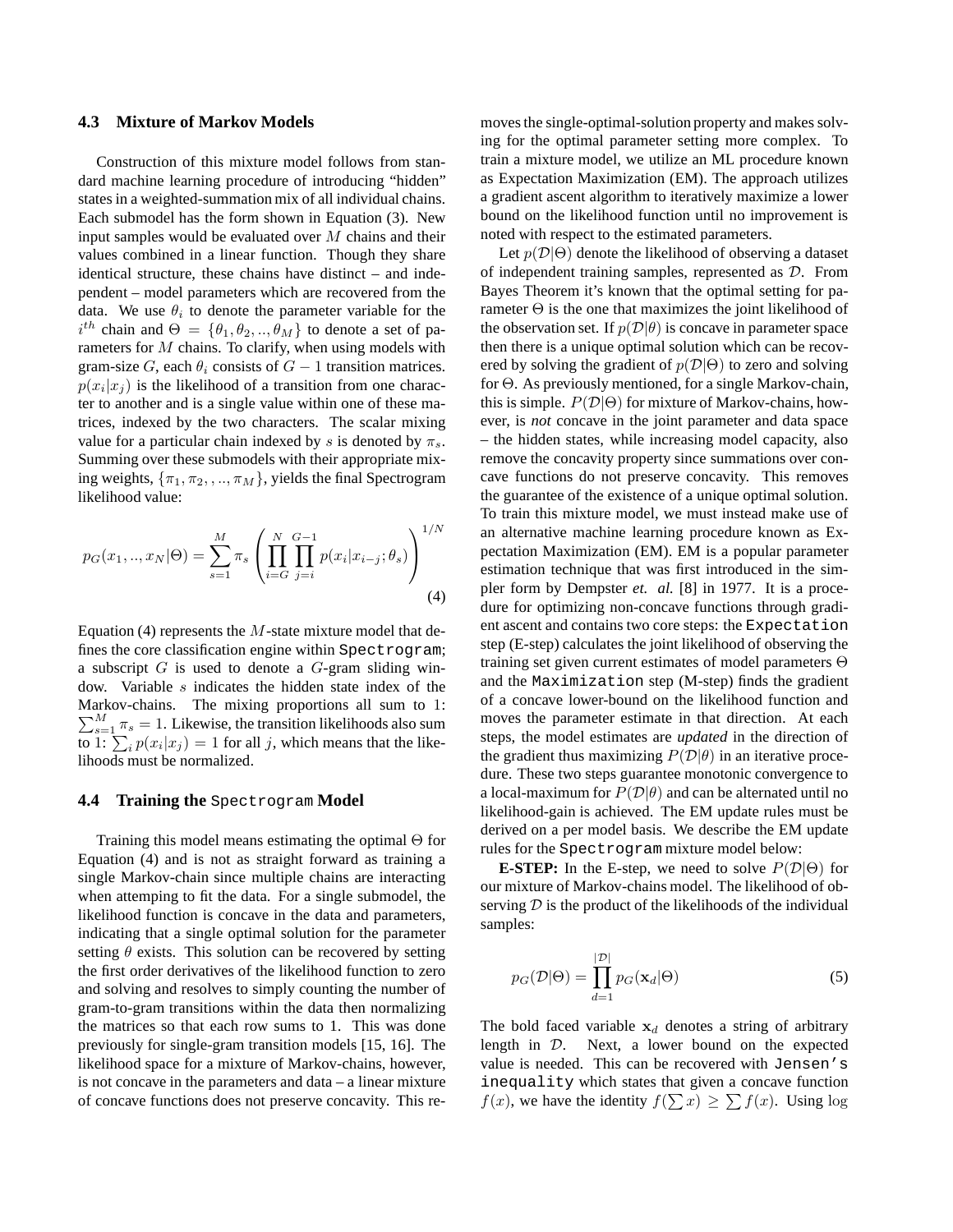for  $f(x)$ , instead of solving for Equation (5) directly, we can solve  $\log \left( \prod_{d=1}^{|\mathcal{D}|} p_G(\mathbf{x}_d | \Theta) \right)$ . This makes finding the gradient more tractable. Since logarithms are monotonic transformations, the optimal  $\Theta$  is equivalent for both functions:

$$
\arg\max_{\Theta} \log p_G(\mathcal{D}|\Theta) = \arg\max_{\Theta} p_G(\mathcal{D}|\Theta)
$$

This means that maximizing the equation in log-space yields the same solution as in the original space. Next, we plug Equation (3) into Equation (5) and solve for the new likelihood function.

$$
\log p_G(\mathcal{D}|\Theta) = \log \prod_{d=1}^{|\mathcal{D}|} p_G(\mathbf{x}_d|\Theta)
$$
 (6)

$$
= \sum_{d=1}^{|\mathcal{D}|} \log \left( \sum_{s=1}^{M} \pi_s \left( \prod_{i=G}^{N} \prod_{j=i}^{G-1} p(x_i | x_{i-j}; \theta_s) \right)^{1/N} \right) (7)
$$

$$
\geq \sum_{d=1}^{|\mathcal{D}|} \left( \sum_{s=1}^{M} \log \pi_s + \frac{1}{N} \sum_{i=G}^{N} \sum_{j=i}^{G-1} \log p(x_{d,i} | x_{d,i-j}; \theta_s) \right) \tag{8}
$$

Equation (8) describes the new lower bound on the likelihood functions which we have to maximize. The variable  $x_{d,i}$  indicates the  $i^{th}$  character of sample string d. To reiterate,  $p(x_i|x_j, \theta_s)$  is a single value within the  $n-1$  matrices of the  $s^{th}$  chain – we are never doing more than retrieving elements from multiple matrices and combining them. With Equation (8), we conclude the derivations for the E-step of the training algorithm.

**M-STEP:** The maximization step requires solving the gradient of Equation (8) with respect to  $\Theta$  and the mixing weights  $\{\pi_1, ..., \pi_M\}$ . Given the previously mentioned constraints on the transition matrix, that the rows need to sum to 1,  $\sum_i p(x_i|x_j) = 1$  for all j as well as the constraints on the mixing weights  $\sum_{s} \pi_s = 1$ , we need to use Lagrange multipliers to find the stationary points under these constraints. For brevity, we provide the final solutions in this paper, the full steps, including further discussions on how to improve the model, will be made available at a later time on our website.<sup>1</sup> The M-STEP proceeds as follows: let  $\tau_{d,s}$  denote the log-likelihood of observing string  $x_d$  given model  $\theta_s$ .

$$
\tau_{d,s} = \frac{1}{N} \sum_{i=G}^{N} \sum_{j=i}^{G-1} \log p(x_{d,i}|x_{d,i-j}; \theta_s)
$$
(9)

Each iteration of the EM algorithm shifts  $\Theta$  in the direction that improves  $p(\mathcal{D}|\Theta)$  the most. We used  $\pi^{\dagger}$  to denote how

to update the mixing weights and  $\theta^{\dagger}$  for the parameters of the chains.

$$
\pi_i^{\dagger} = \frac{\prod_{d=1}^{|\mathcal{D}|} \pi_i \tau_{d,s}}{\sum_{j=1}^M \prod_{d=1}^{|\mathcal{D}|} \pi_j \tau_{d,s}}
$$
(10)

$$
p^{\dagger}(x_i|x_j; \theta_s) = \frac{p(x_i|x_j, \theta_s) + \sum_{d=1}^{|\mathcal{D}|} \tau_{d,s}}{\sum_{j=1}^{256} \left( p(x_i|x_j, \theta_s) + \sum_{d=1}^{|\mathcal{D}|} \tau_{d,s} \right)}
$$
(11)

The entire training algorithm for Spectrogram's statistical model is to alternate between these two E and M steps. The training algorithm is given below. Figure (4) shows

**function train-spectrogram**  $(D, G, M)$ <br>1  $\{\pi_1, \pi_2, ..., \pi_M\}, \Theta = \{\theta_1, ..., \theta_M\}$ 

1 { $\pi_1, \pi_2, ..., \pi_M$ },  $\Theta = {\theta_1, ..., \theta_M} \leftarrow$  randomly-initialize<br>2  $Z_1 \leftarrow$  Equation (8) 2  $Z_1 \leftarrow$  Equation (8)<br>3 **for**  $i = 2$  **to** ITER-

- $$
- 4 Update  $\{\pi_1, ..., \pi_M\}$  using Equation (9)<br>5 Update  $\Theta$  using Equation (10)
- Update  $\Theta$  using Equation (10)
- 6  $Z_i \leftarrow$  Equation (8)<br>7 **if** $(Z_i Z_{i-1}) < T$
- 7 **if** $(Z_i Z_{i-1}) < T$  **then break**<br>8 **done**

8 **done**

**return**  $\{\pi_1, \pi_2, ..., \pi_M, \Theta\}$ 

# **Figure 4.** Spectrogram **training with thresh**old T. The inputs are  $D$  – the dataset,  $G$  – the desired gram size and  $M$  – the number of **Markov-chains to use.**

the pseudo-code for the training algorithm. The algorithm accepts as input, the training dataset  $D$ , the gram-size  $G$ and the number of Markov-chains M to use and the output is the full mixture of Markov chains model. Recall that  $G$  and  $M$  control the capacity/power of the model; increasing their values allows the model to fit the data more tightly. The optimal settings should be recovered through cross-validation.

# **5 Evaluation**

We evaluated Spectrogram on two of our university's web-servers. One of the machines hosts our departmental homepage and includes scripts for services such as a gateway to a tech-report database, student and faculty directory, search-engines, pages for department hosted conferences, faculty homepages and their accompanying scripts and content that one can typically associate with a computer science department's public facing web server. The second server is a gateway to the homepages of several hundred M.Sc and Ph.D students. We estimate at least several dozen, if not a hundred different scripts running between the two. In our experiments, a single Spectrogram mixturemodel is trained per server. Two approaches for evaluation

<sup>1</sup>http://www.cs.columbia.edu/ids/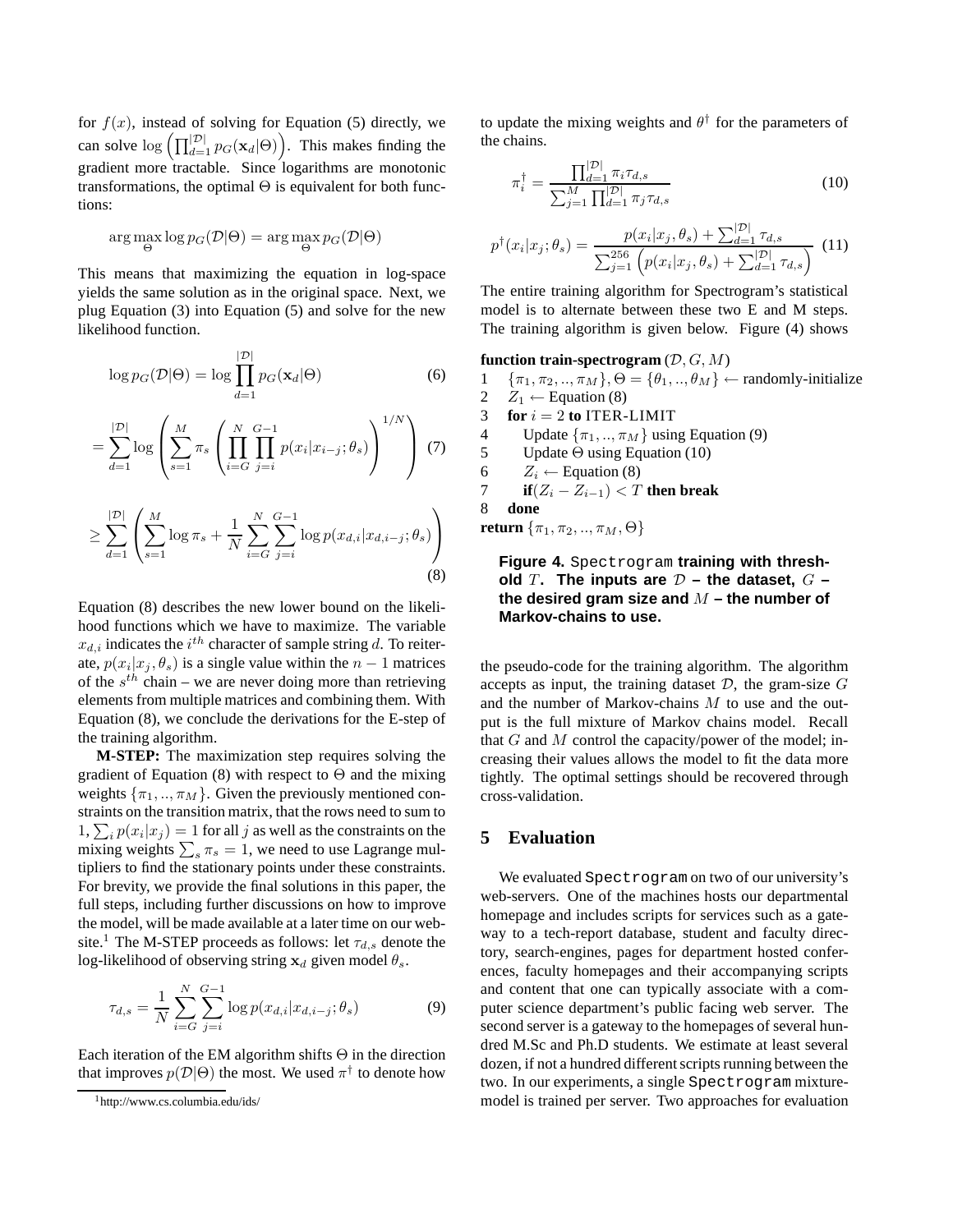

**Figure 5. ROC -** Spectrogram **performance in defending two university servers against SQL injections. In all tables, earlier works [15, 16] are partially represented by the 2-gram model. In this case, small gram sizes worked well given that simple non-obfuscated SQL injection use many nonalphanumeric characters.**

are explored. With **unbiased sampling**, we extract only the *unique* requests within our dataset. This is so we are measuring the capacity of the classifier and are not influenced by the *distribution* of the requests themselves. For example, if a particular request can be classified correctly and that request contributes to the majority of the observed samples, then the FP rate would be biased in our favor and vise-versa. With **full sampling**, we evaluate Spectrogram using the complete dataset of requests seen, giving us a look at the raw FP rate over the entire content stream; all of the attack samples used in our experiments are unique. Spectrogram does not use any attack samples in its training; only normal, legitimate input. The detections described in this paper are over completely unseen attack code. When evaluating FP rates, we also use *unseen* legitimate requests given that, with unbiased sampling, each instance of a legitimate request is distinct. We split the dataset into disjoint training and testing sets, thus for normal content, the sets are disjoint as well. Since unique samples are used, the sensor must infer structure and content normality and generalize to unseen samples by looking at subsets of acceptable requests; in order to avoid false positives. Every experiment result reported in this paper is derived from an average of five independent trials where the datasets are completely randomized between tests. For each trial, the dataset of normal requests is randomly split into 95% training and 5% testing disjoint unique sets. All of the attack code is used for each trial.

# **5.1 Evaluation Dataset**

Our dataset includes roughly 6.85 million requests, collected over the period of one month. To generate the training set, we normalized the strings in the manner described in Section (5.3) and extracted only the unique samples. This reduced the dataset to 15, 927 samples for the student server and 3, 292 for the department server. We manually examined the data to ensure that it was free of recognizable attacks (data sanitization is discussed later). The attack dataset included: 637 PHP local and remote file inclusion attacks, 103 Javascript XSS attacks, 309 SQL-injection attacks. We further generated another 2000 unique shellcode samples using four of the strongest polymorphic engines from the Metasploit framework, determined using previously published methods [30].

In addition, we passed these samples through ShellForge's [2] ASCII encryption engine to generate 2000 additional samples. Finally, we added four port-80 worms which we had access to: Code-Red, Code-Red II, IISMedia and IISWebdav. These worms propagate through the URI and message body and attack web-servers at the memory layer. Roughly half of the samples for L/RFI were actual captured attacks against our servers, the same for roughly a quarter of the SQL-injection attacks. We collected the remaining samples from sites that host web-exploit  $code^2$ . . As previously mentioned, every instance is unique.

<sup>2</sup>milw0rm.com, xssed.com, databasesecurity.com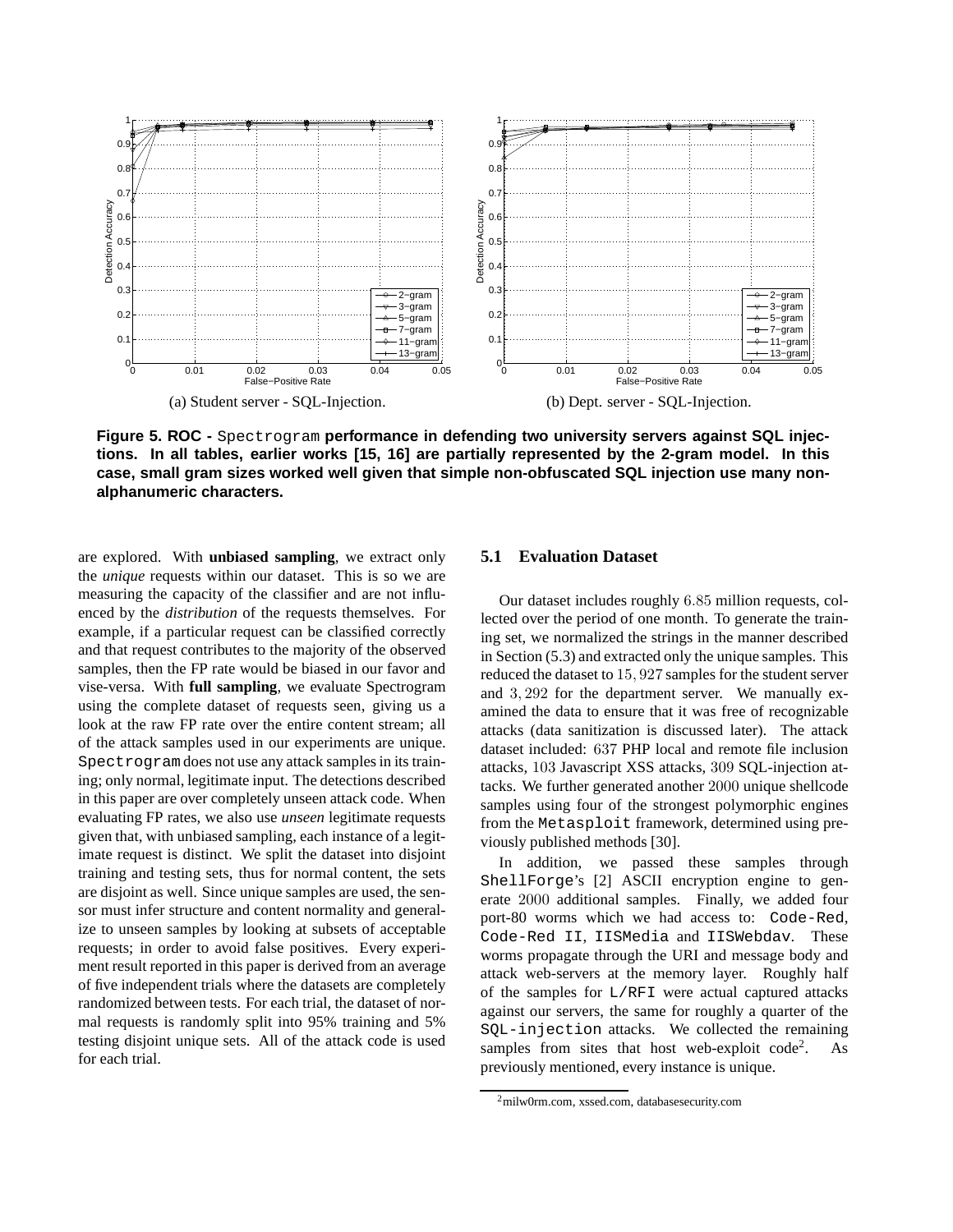

**Figure 6. ROC - The only poor performance case was the PHP file inclusion attack, due to the fact that this particular class of attack does not require actual malcode, rather only the** *address* **of the malcode; making them much harder to detect. Notice that increasing gram size makes a big difference.**

| Attack            | (S) PayL | $(S) SG-5$ | (D) PayL | $(D) SG-5$ |
|-------------------|----------|------------|----------|------------|
| L/RFI             | 5%       | 78%        | 5%       | 74%        |
| <b>JS XSS</b>     | 11%      | 99%        | 9%       | 99%        |
| SQL-Inj.          | 76%      | 98%        | 75%      | 97%        |
| Shellcode         | 100%     | 100%       | 100%     | 100%       |
| ASCII Shc.        | 100%     | 100%       | 100%     | 100%       |
| Code-Red          |          |            |          |            |
| Code-Red II       |          |            |          |            |
| <b>IIS-Media</b>  |          |            |          |            |
| <b>IIS-Webdav</b> |          |            |          |            |

**Table 1. Accuracy comparison with FP rate held at 1%. Unique samples used to unbias the data distribution. In all tables, (S) denotes the student server and (D) denotes the department server. Compare with** Anagram **shown in Table (2). See Table (3) for FP rates on the** *full* **datasets.**

| Anagram | L/RFI | XSS  | <b>SOL</b> | (S) FP | $(D)$ FP |
|---------|-------|------|------------|--------|----------|
| 2-Gram  | 14%   | 96%  | 98%        | 14%    | 75%      |
| 3-Gram  | 96%   | 99%  | 100%       | 96%    | 95%      |
| 4-Gram  | 99%   | 100% | 100%       | 98%    | 97%      |
| 5-Gram  | 100%  | 100% | 100%       | 99%    | 98%      |

**Table 2. Results for** Anagram**; all worms were detected. The high FP is expected since the input is short and dynamic. Compare with** Spectrogram **(**SG-5**) which achieves the same level of detection at 1% FP.**

| Server         | <b>Total Requests</b> | <b>False Positives</b> |
|----------------|-----------------------|------------------------|
| Department     | 2,652,262             | 118                    |
| <b>Student</b> | 4,206,176             | 287                    |

**Table 3. FP rates for the full dataset of requests collected over one month. The several orders of magnitude between Tables (1) and (2) (1% vs 0.00006%) is due to the** *distribution* **of the data. The overwhelming majority of web-requests are easy to classify correctly and using unique samples is needed to accurately evaluate the capacity of the classifier without bias from the sample distribution.**

Table (1) shows our accuracy results for Spectrogram with a mixture of five Markov chains and gram size 10, abbreviated as SG-5. This setting of the sensor was chosen for a good balance in empirical accuracy and performance speed. Our split ratios yields roughly 15, 131 training and 796 distinct testing samples for the student server, and 3, 127 training and 165 testing samples for the department server. In each experiment the datasets are randomized at this ratio and the average of five trials are reported. The Anagram results highlight the main problem of underfitting when we increase gram-sizes to increase the power of the classifier. The results show that Anagram is detecting the attacks with higher accuracy when we use larger grams but at the same time it can no longer generalize well. In contrast, Spectrogram's Markov-chain factorization admits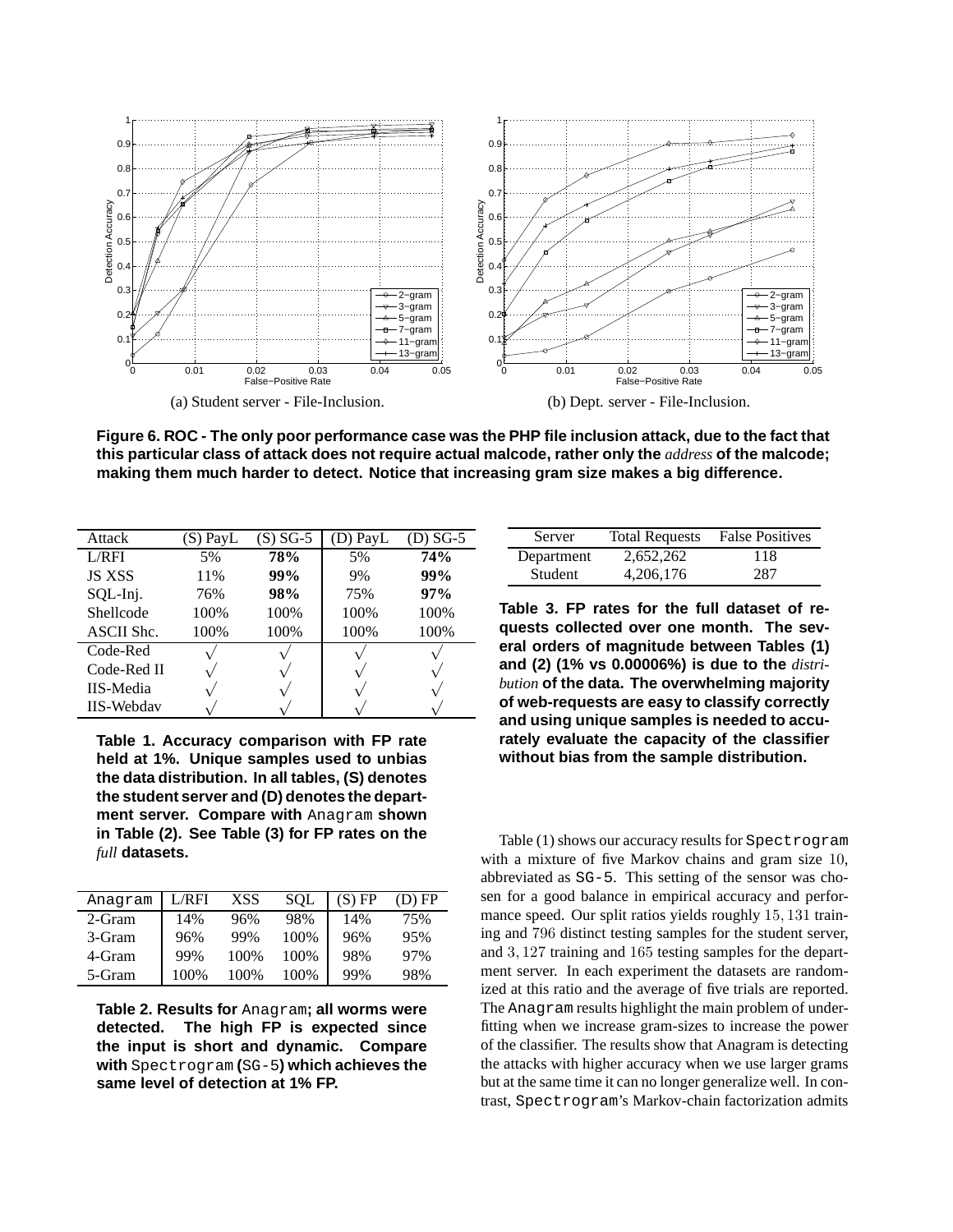

**Figure 7. ROC - Detection of Javascript** XSS**.**

much higher gram sizes while maintaining low FP rates on the unbiased dataset. In raw numbers, this 1% false positive rate translated to roughly 8 false positives on average on the student server dataset and for the department server, 2 FPs. The different sensors were all evaluated in the same manner. Good results were noted in all of the experiments except the L/RFI attacks. This is because PHP file inclusion attacks do not require actual attack code, just the *address* of the code since the nature of the exploit allows remote code fetching and execution. Due to this fact, detection is much harder but still possible as Spectrogram, to some degree, learns that URL inputs into PHP scripts are not legitimate as results show (also c.f. our discussion on evasion tactics). Figures (5,6,7,8) show the ROC curves for SG-5, evaluated over a range of attack datasets and gram sizes. These curves demonstrate accuracy for the spectrum of FP rates. Here we can partially compare with the works of Kruegel *et al.* [15, 16]. The 2-gram curves *partially* represent their sensor. We say partially because 2-grams is only one part of their framework. At the same time, our tests used 2-grams in a mixture model while they did not. Their sensor also operates on Apache log files so an exact comparison is not possible. The 2-gram plots are included to drive the point that larger gram-sizes improves performance. Figure (6) and (8) show continued improvement (larger accuracy at the same FP rate) as we increase the gram size. Note that while the FP rate for Anagram jumped into the 90's with only 3-grams on the unbiased dataset, Spectrogram showed continued improvements in accuracy, in most cases, even beyond 10 grams. In practice, the optimal gram size can be estimated through cross-validation and by generating the same ROC plots as those shown in this paper to find the favorable parameter settings.

# **5.2 Runtime**

Table 4 shows the run-times for Spectrogram at various gram sizes when running on 15,927 samples. Note that training time will depend on the data since we're using a gradient ascent learning algorithm. The convergence rate is a factor and it may take longer with different choices of model parameters, as can be seen from the table – a 2-gram model took longer to train because that the model did not fit the data well and thus the training took longer to stabilize. The cost of reconstructing content flow from network layer packets is greatly reduced with the use of the tcpflow [9] library, which is capable of reconstructing nearly 40,000 requests per second on a 3Ghz machine.

### **5.3 Discussion**

**Data Normalization**: A reduction in the amount of unuseful features within the data is helpful to improve the signal-to-noise ratio. This procedure is mostly ad hoc and should be customized for each server. Methods which we found effective include: un-escaping each string, removing white-space and numbers, and reduction into lowercase. These operations serve to make the input space tighter, by making samples from different sub-classes of legitimate content appear as similar to each other as possible. It also serves to to mitigate the efficacy of some obfuscation methods. Stability is the ultimate goal of this procedure and in deployment, normalization should be tweaked depending on the type of data the monitored web-server(s) observe.

**Mixture and gram sizes**: As we can see from the ROC curves, there is an obvious benefit to be gained from using larger gram sizes. Clear improvements are observable over the 2-gram model previously studied. The ability to model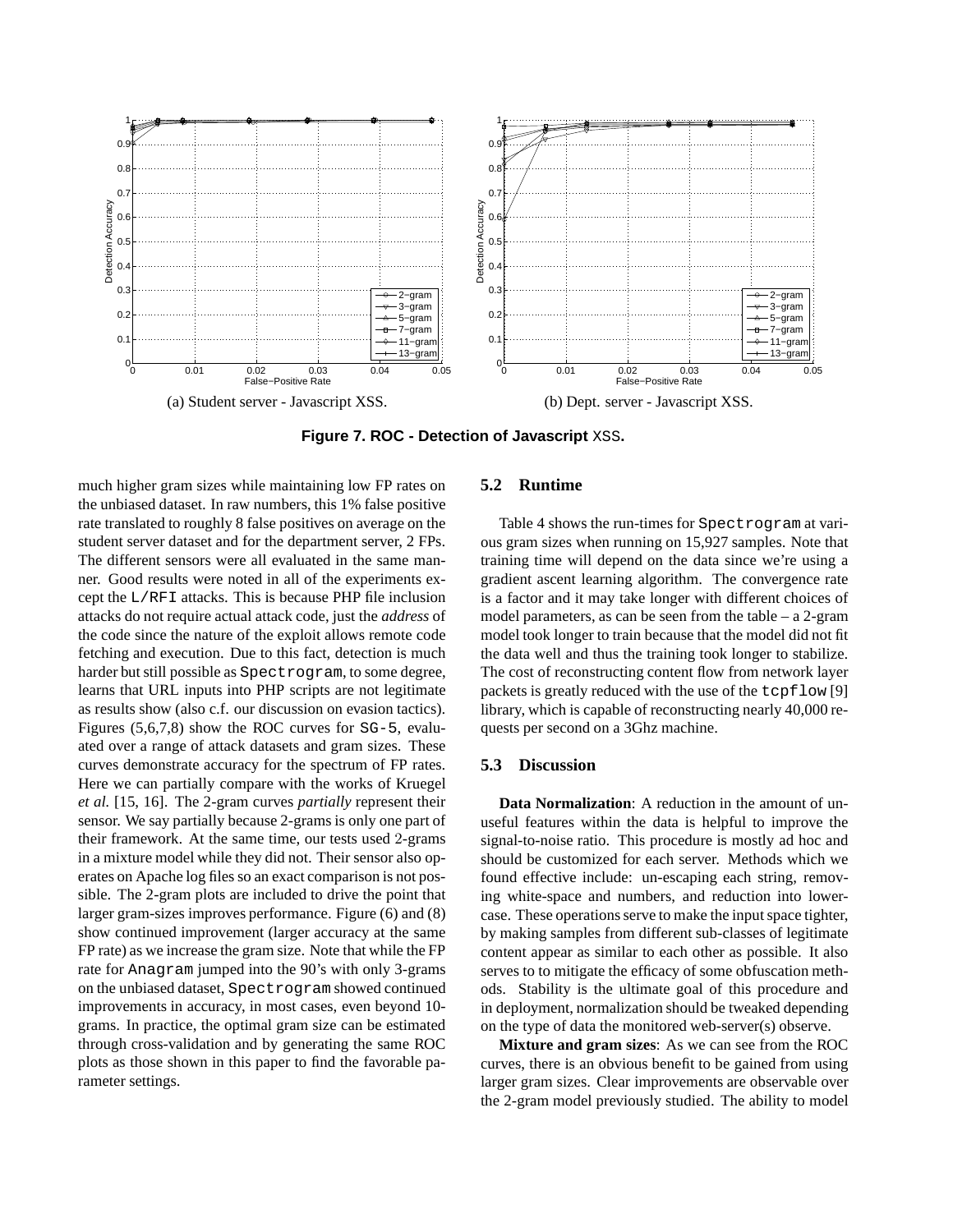

**Figure 8. ROC - ASCII encoded shellcode hide binary** x86 **instructions as printable characters and can potentially frustrate statistical sensors. When small gram sizes are used, the sensors lock on only to character distributions and not content. In the small FP range, gram size makes a noticeable difference in discrimination ability.**

| Gram-Level         | Train Time (Matlab) | Sensor Speed $(C_{++})$ | Model Size |
|--------------------|---------------------|-------------------------|------------|
| 2-Gram             | $50.3$ s            | $17,094 \text{ req/s}$  | $3.1$ Mb   |
| 3-Gram             | 35.5 s              | $12,195$ req/s          | 4.6 Mb     |
| 5-Gram             | 54.8 s              | $7262$ req/s            | $7.7$ Mb   |
| 7-Gram             | 69.4 s              | $4721 \text{ req/s}$    | 11 Mb      |
| 15-Gram            | 89.8 s              | 1960 $req/s$            | 23Mb       |
| Request-reassembly | 39,000 $req/s$      |                         |            |

**Table 4. Run-times for** SG-5 **on a 3Ghz machine (off-line tests). Training is done in MATLAB and the final sensor is implemented in C++. Training time will depend on data and convergence rate.** 15, 927 **samples were used and an average of five trials is reported. Packet-reassembly is done using the** tcpflow **library.**

large gram sizes without under-fitting highlights the benefit of the proposed Markov-chain factorization. In practice, the appropriate gram and mixture size will depend on the type of data observed by the monitored server. More dynamic content would require larger mixture sizes while more complex structure/input would require larger gram sizes. The optimal settings for these parameters should be recovered through cross-validation. Methods and tools to automate the cross-validation process are being developed and will be made available. The threshold setting can be automatically adjusted based on the false positive rate on the training data *e.g.* finding the threshold that yields 0.0011% FP.

**Training**: Spectrogram is a supervised learning sensor. In our experiments, we monitored remote hosts and manually labeled legitimate requests. With judicious use of the unix commands: tr, grep, sort, uniq and manual examination, we were able to generate a clean dataset of unique requests from over 6 Million samples within a couple of hours. More optimal ways to generate labeled data is under investigation. Since only unique samples of legitimate requests are needed, one possibilility is for the script writers to generate samples of legitimate requests, which they would already do when testing their code. We also refer the reader to the work by Cretu *et al.* [6] on automated data-sanitization and labeling. Spectrogram's model does not admit online/continuous training. However, as we have shown, training using over 15,000 samples requires only a few minutes. Automated nightly or even hourly re-training is not unreasonable to deal with script updates. False positives identified within the logs can be reinserted into the training set so they are recognized in the future. Individual models can also be trained at different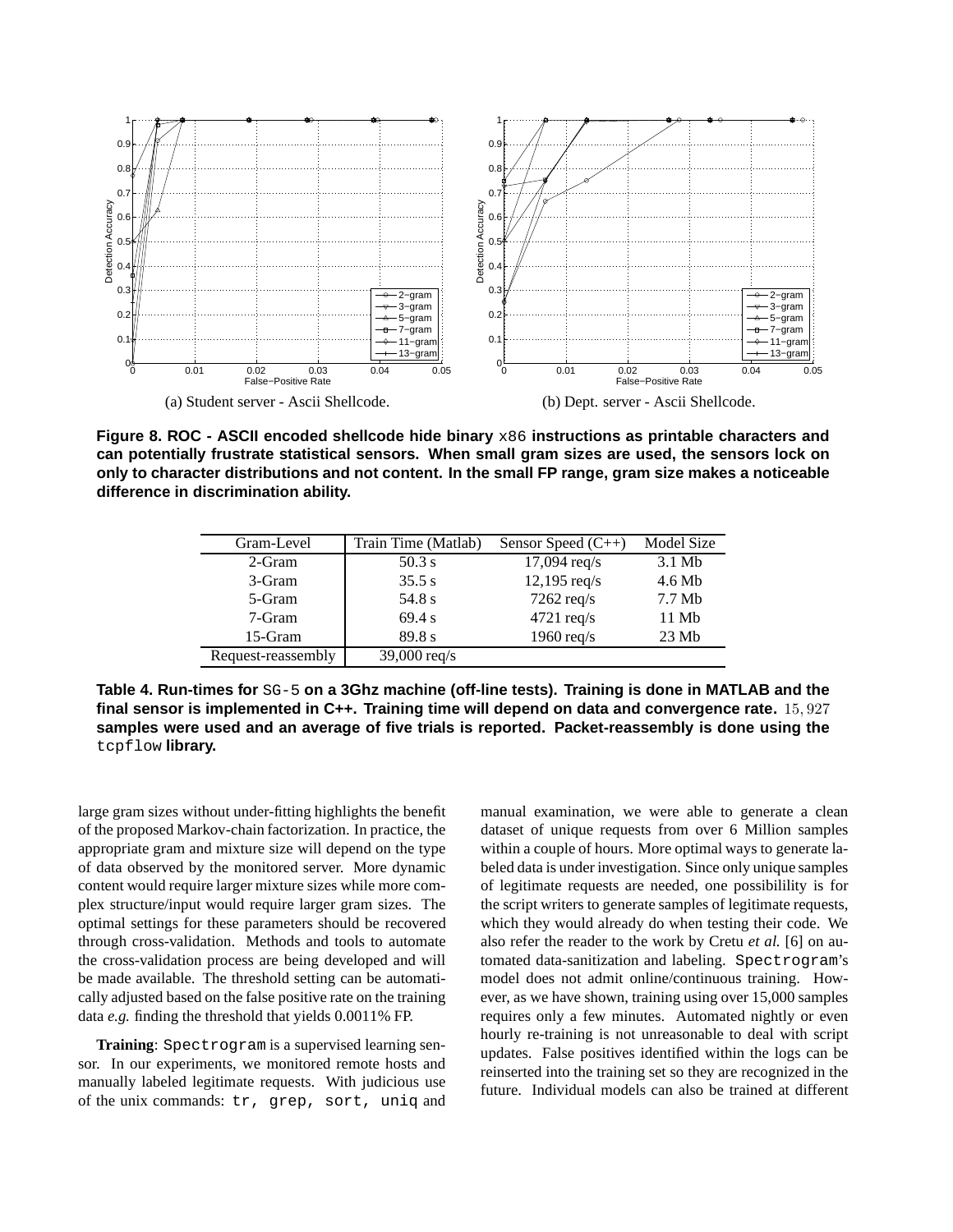intervals based on the update-frequency of different hosts. Since Spectrogram outputs a normality score for each request, it is possible to rank alerts to generate short-lists for human analysis.

**Scalability and Forensics**: Two main issues concerning scalability are speed and model-capacity. With regard to the former, our results demonstrate that the sensor can perform at sufficient speeds to keep up with thousands of requests per second but it is also possible to deploy several sensors on the network in parallel to monitor different subnets or even individual hosts, as would be the case when protecting large data-centers. Since the sensors are driven by the content of the legitimate data, there is no need to keep individual sensors consistent with each other if the content does not overlap. Further improvement in speed is also possible if implemented on-host, without packet-reassembly. Regarding model-capacity, using larger settings for M and N during training automatically increases the level of details with which Spectrogram models the content. This feature addresses highly dynamic content within a specific service. In our experiments using two independent sensors was sufficient for all of our department websites. In practice, if the content stream being modeled is highly dynamic, improved data-normalization procedures can also be introduced to add stability to the model. One potential approach is to incorporate some domain knowledge to filter the content into symbol streams and have Spectrogram model operate over these transitions instead.

**White-listing**: Spectrogram is protocol-aware and script-aware and contains a white-listing feature based on the script names and request types. This allows false positive reduction by white-listing scripts with highly dynamic input *e.g.* POST with binary content.

**Evasion tactics**: Spectrogram is designed to resist common evasion tactics. Network-layer sensors and certain firewall configurations can be bypassed by fragmentation attacks; Spectrogram dynamically re-assembles requests to reconstruct the attack, to see what the target script sees. Polymorphism frustrate signature based sensors; Spectrogram utilizes anomaly detection and never trains using malicious content therefore polymorphism has little effect. Some counting-features based statistical AD sensors can have their scoring skewed by attacks crafted to appear like normal requests; Spectrogram uses higher order statistics in addition to length. If an attacker were to craft a blending attack to evade this sensor, he would need to insert content and structure that is statistically consistent with normal requests at the  $n$ -gram level, while remaining within the acceptable input length, at which point he would be sending a legitimate request. However, if the protected scripts legitimately reads data from foreign sources, with only destination addresses exposed, additional datasanitization must exist.

# **6 Conclusions**

As the web-exploit threat continues to expand and signature based approaches wane in their usefulness, statistics based IDS solutions which offer more natural resistance against these threats deserve further investigation. Spectrogram represents another step in this direction, offering some improvements over previous sensors by designing a model specific for web-layer inputs, as well as an architecture that offers the flexibility needed in a usable NIDS solution, in terms of speed and deployment requirements. This paper studied the AD problem in the context of n-gram modeling, discussed the ill-posed nature of the problem and derived a relaxation of the task into a more tractable linear form through the use of Markov-chains. Our experiments highlight the beneficial effect of these changes. A parameter estimation technique to train this model is offered. Spectrogram has two adjustable parameters: the mixture-size and the gram-size and the optimal settings for both can be found by cross-validation to obtain the desired trade-off between speed and accuracy.

# **Acknowledgments**

This research was sponsored by the NSF through grants CNS-07- 14647 and CNS-04-26623, and by ONR through grant No. N00014-07-1-0907. We authorize the U.S. Government to reproduce and distribute reprints for Governmental purposes notwithstanding any copyright notation thereon. Any opinions, findings, and conclusions or recommendations expressed in this material are those of the authors and do not necessarily reflect the views of the NSF or the U.S. Government.

# **References**

- [1] K. G. Anagnostakis, S. Sidiroglou, P. Akritidis, K. Xinidis, E. Markatos, and A. D. Keromytis". Detecting Targeted Attacks Using Shadow Honeypots. In *"Proceedings of the* 14th *USENIX Security Symposium."*, "August".
- [2] P. Biondi". Shellforge Project, "2006".
- [3] D. Brumley, J. Newsome, D. Song, H. Wang, and S. Jha". Towards Automatic Generation of Vulnerability-Based Signatures. In *"Proceedings of the IEEE Symposium on Security and Privacy"*.
- [4] M. Costa, J. Crowcroft, M. Castro, and A. Rowstron". Vigilante: End-to-End Containment of Internet Worms. In *"Proceedings of the Symposium on Systems and Operating Systems Principles (SOSP)"*, October.
- [5] J. R. Crandall, Z. Su, S. F. Wu, and F. T. Chong". On Deriving Unknown Vulnerabilities from Zero-Day Polymorphic and Metamorphic Worm Exploits. In *"Proceedings of the* 12th *ACM Conference on Computer and Communications Security (CCS)"*, "November".